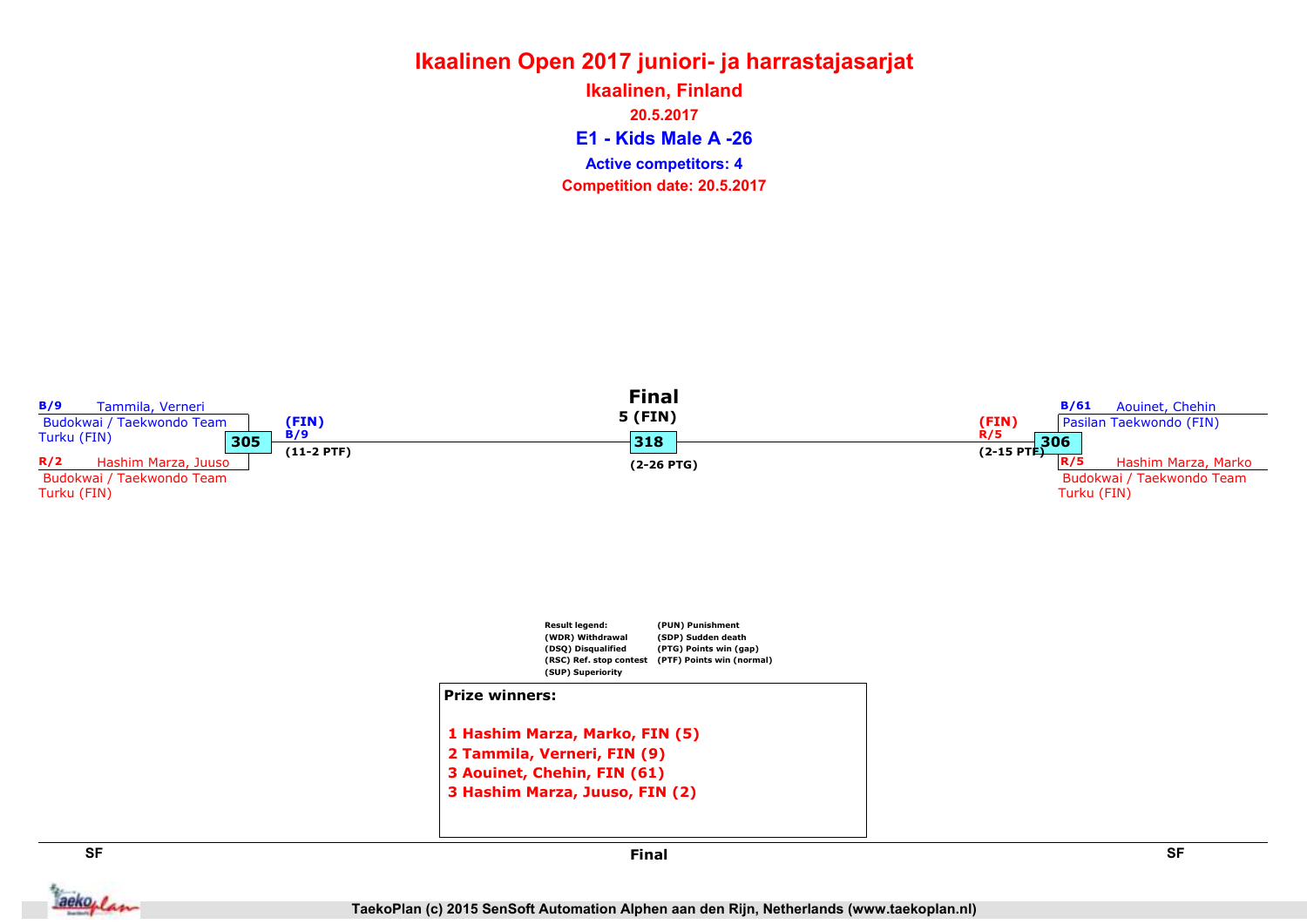# Ikaalinen Open 2017 juniori- ja harrastajasarjat E1 - Kids Male A -30 Ikaalinen, Finland 20.5.2017 Competition date: 20.5.2017 Active competitors: 2

|                              | 34 (FIN)    |                              |
|------------------------------|-------------|------------------------------|
| Lempi???, Aleksi             | $315$       | Hecht, Hugo<br>R/34          |
| Riihim?en Taekwondo ry (FIN) |             | Helsingin Itsepuolustuskoulu |
|                              | $(0-0 WDR)$ | (FIN)                        |



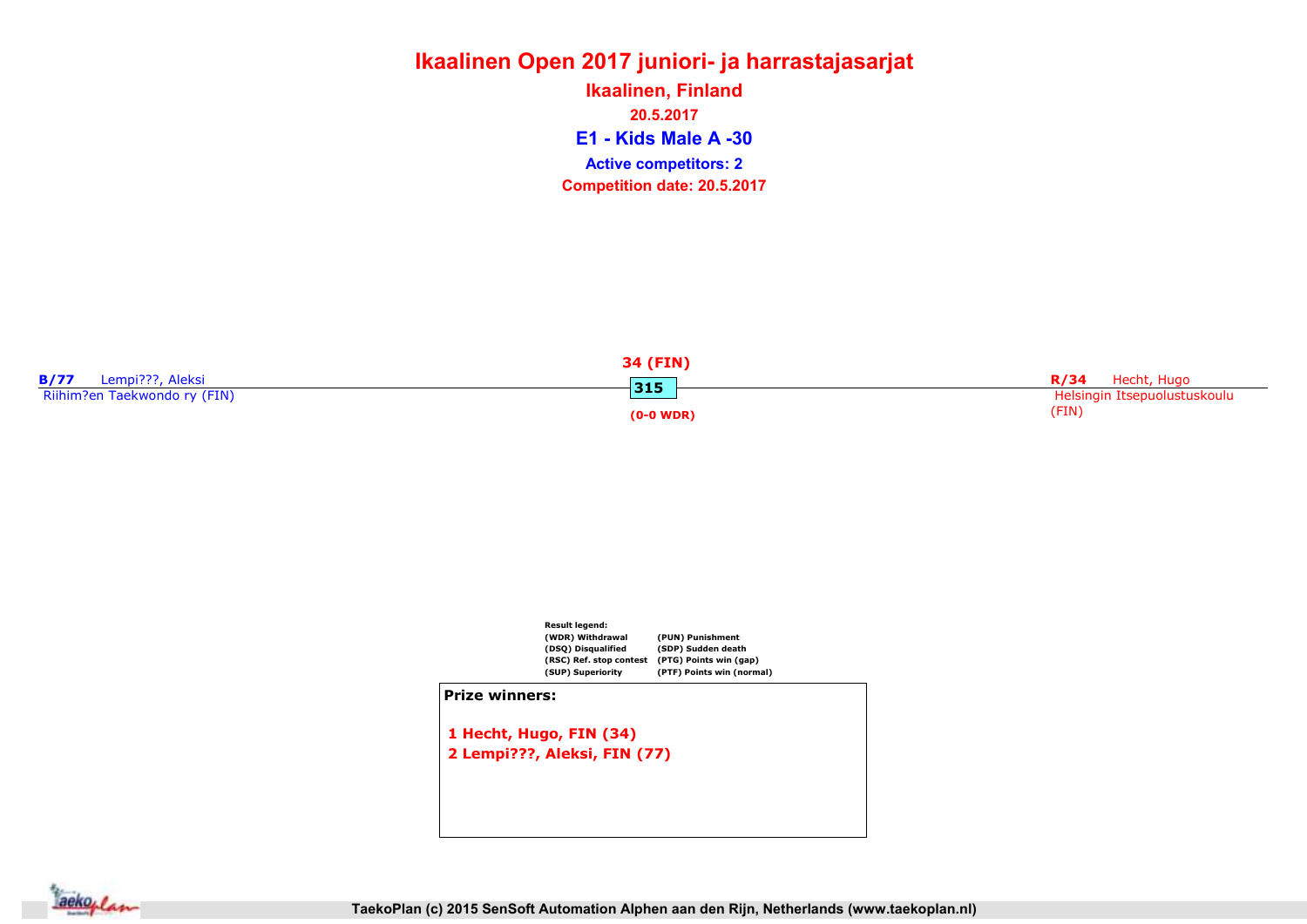# Ikaalinen Open 2017 juniori- ja harrastajasarjat E1 - Kids Female A -26 Ikaalinen, Finland 20.5.2017 Competition date: 20.5.2017 Active competitors: 2

|                                 | 70 (FIN)     |                           |
|---------------------------------|--------------|---------------------------|
| Yli-Kahrakuusi, Pinja           | 316          | R/70<br>Bonn, Hannah      |
| Forssan Taekwondoseura ry (FIN) |              | Porvoon Taekwondoseura ry |
|                                 | $(0-20$ PTG) | (FIN)                     |



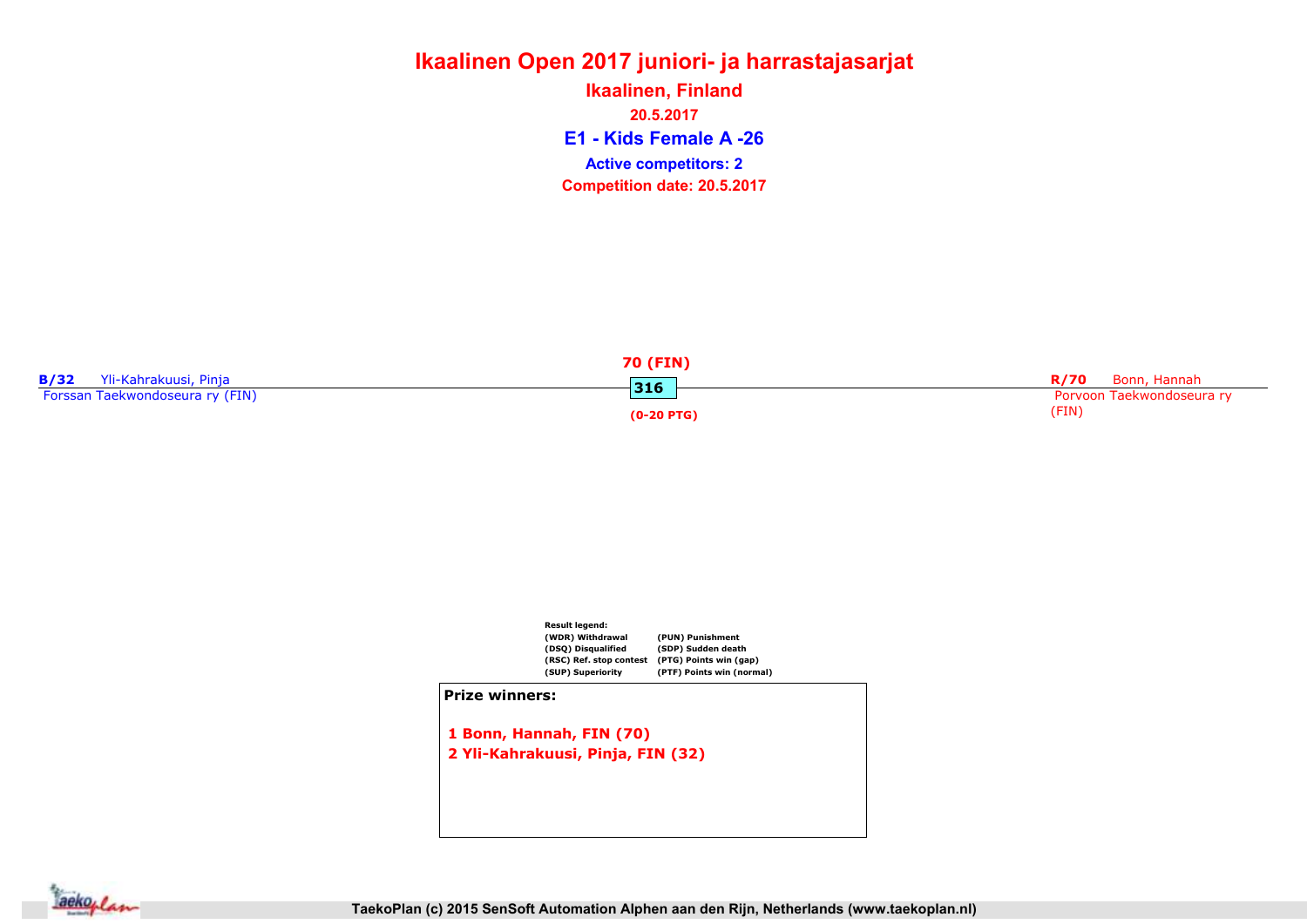# Ikaalinen Open 2017 juniori- ja harrastajasarjat D2 - Kids Male A -30 Ikaalinen, Finland 20.5.2017 Competition date: 20.5.2017 Active competitors: 3





```
1 Hashim Marza, Salah, FIN (4)
2 Eskola, Elmo, FIN (12)
3 Tilgmann, Nikolaj, FIN (17)
```


SF SF Final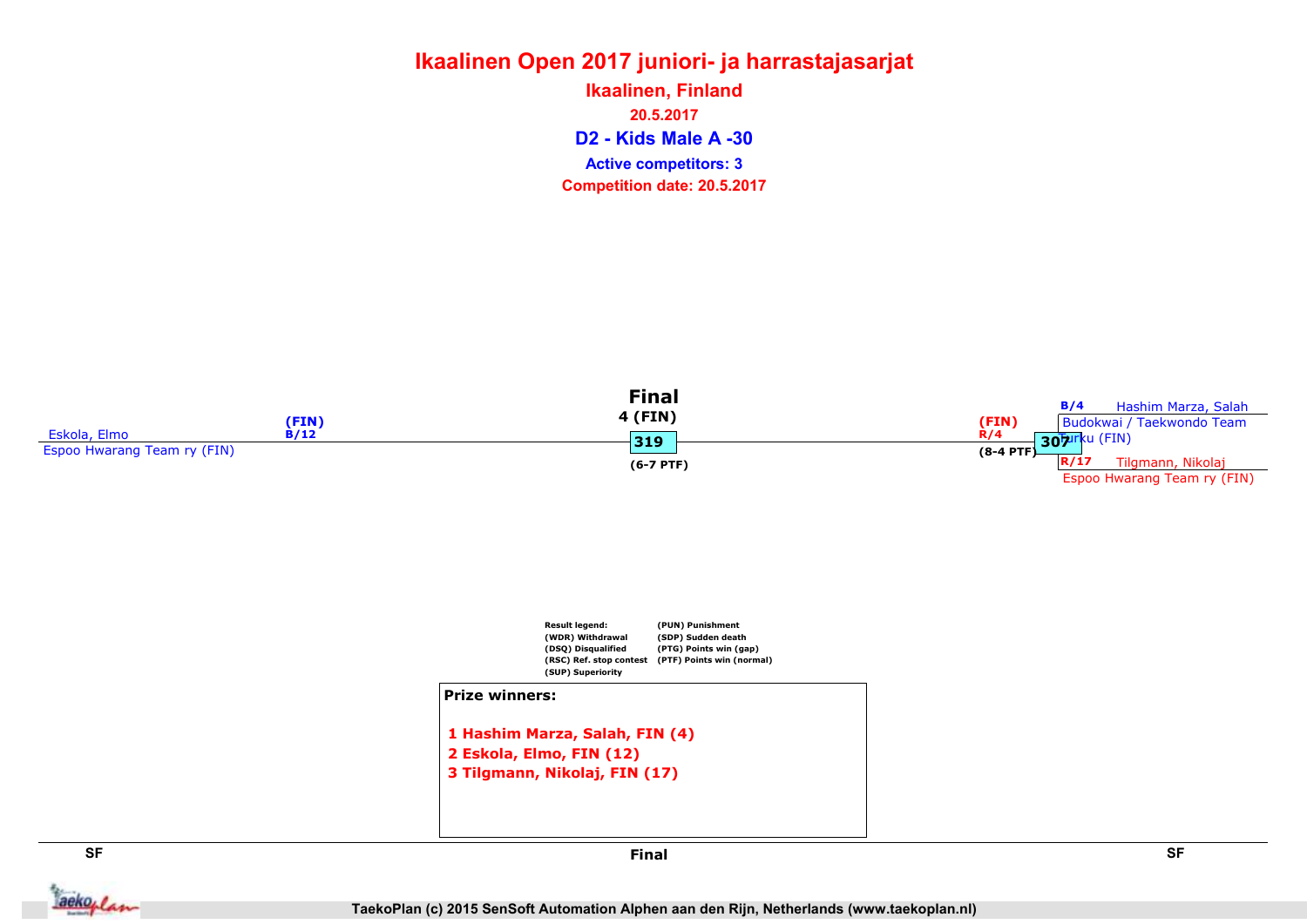# Ikaalinen Open 2017 juniori- ja harrastajasarjat D2 - Kids Male A -35 Ikaalinen, Finland 20.5.2017 Competition date: 20.5.2017 Active competitors: 7





```
1 Al-Rabiey, Mohammed, FIN (59)
2 Erkkila, Onni, FIN (19)
3 Wu, Sii Han, FIN (41)
3 Eronen, Aaron, FIN (76)
```
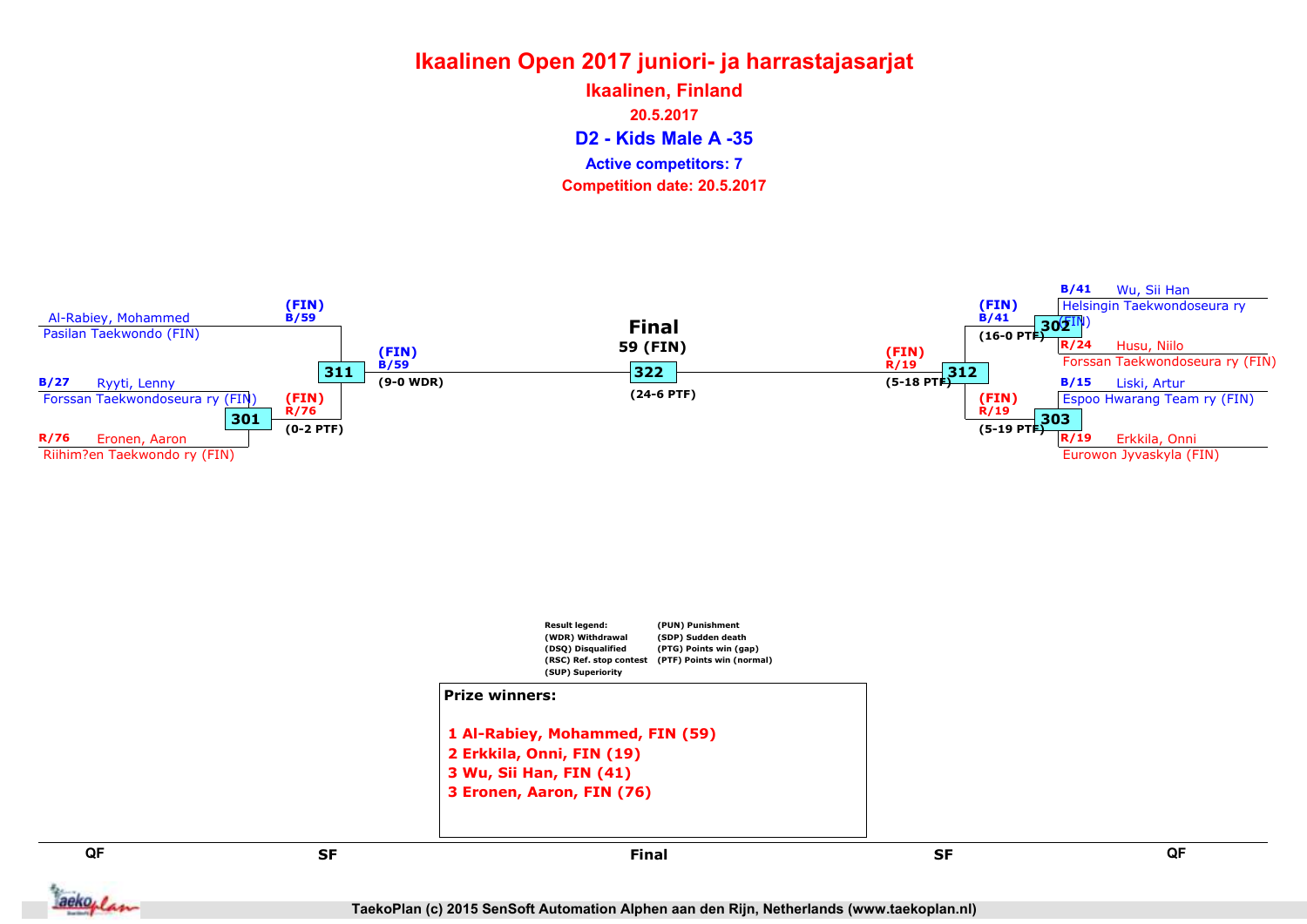# Ikaalinen Open 2017 juniori- ja harrastajasarjat D2 - Kids Male A -40 Ikaalinen, Finland 20.5.2017 Competition date: 20.5.2017 Active competitors: 2

| 36 (FIN)                         |           |                                |  |  |  |
|----------------------------------|-----------|--------------------------------|--|--|--|
| <b>B/36</b><br>Kamarainen, Paavo | <b>DE</b> | R/81 Takala, Teemu             |  |  |  |
| Helsingin Taekwondoseura ry      | .         | Taekwondourheilijat 2011 (FIN) |  |  |  |
| (FIN)                            | (7-1 PTF  |                                |  |  |  |



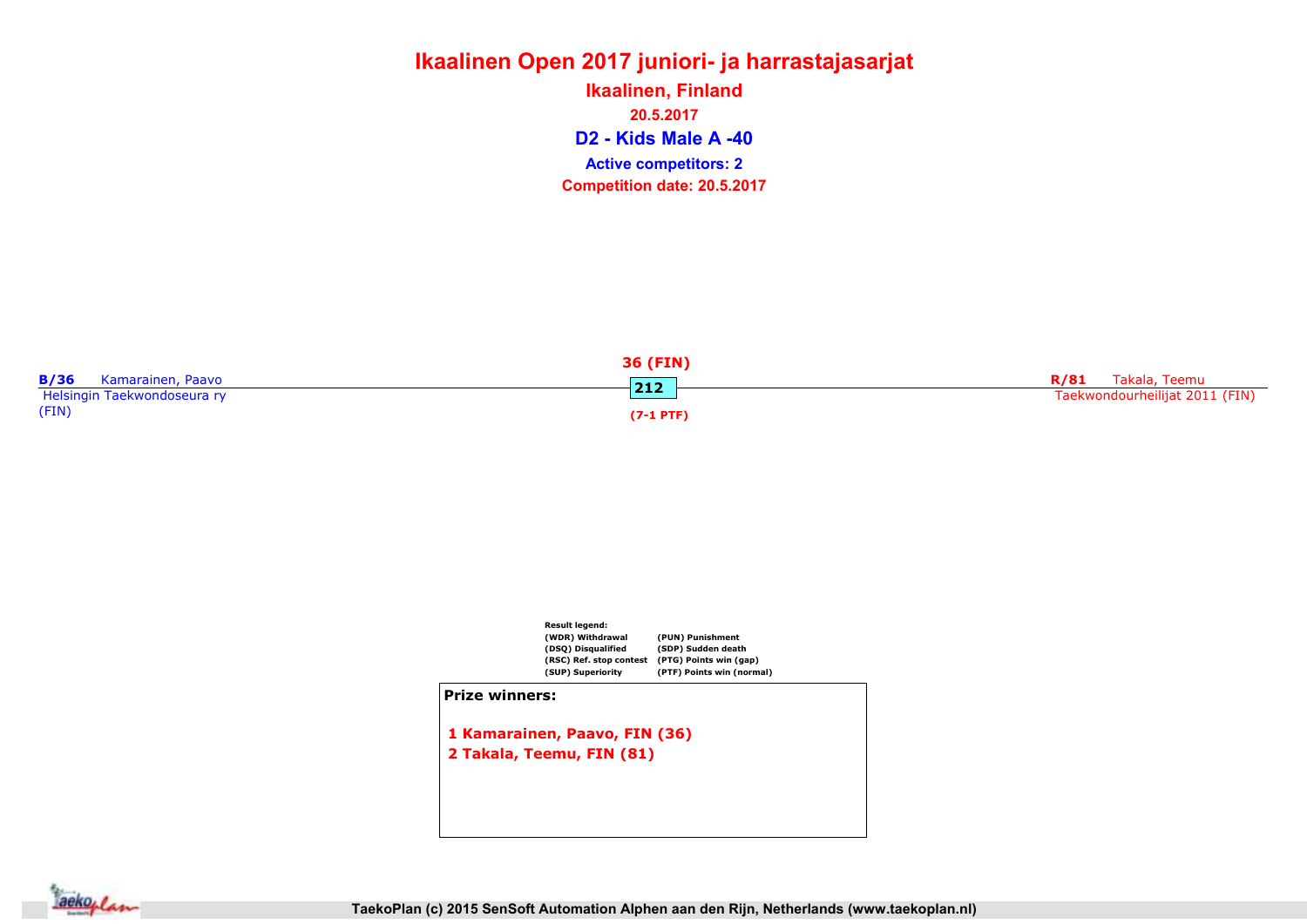# Ikaalinen Open 2017 juniori- ja harrastajasarjat D2 - Kids Female A -30 Ikaalinen, Finland 20.5.2017 Competition date: 20.5.2017 Active competitors: 5





```
2 Khattab, Hana, FIN (64)
3 Yli-Kahrakuusi, Tinka, FIN (30)
3 Sainio, Julia, FIN (88)
```
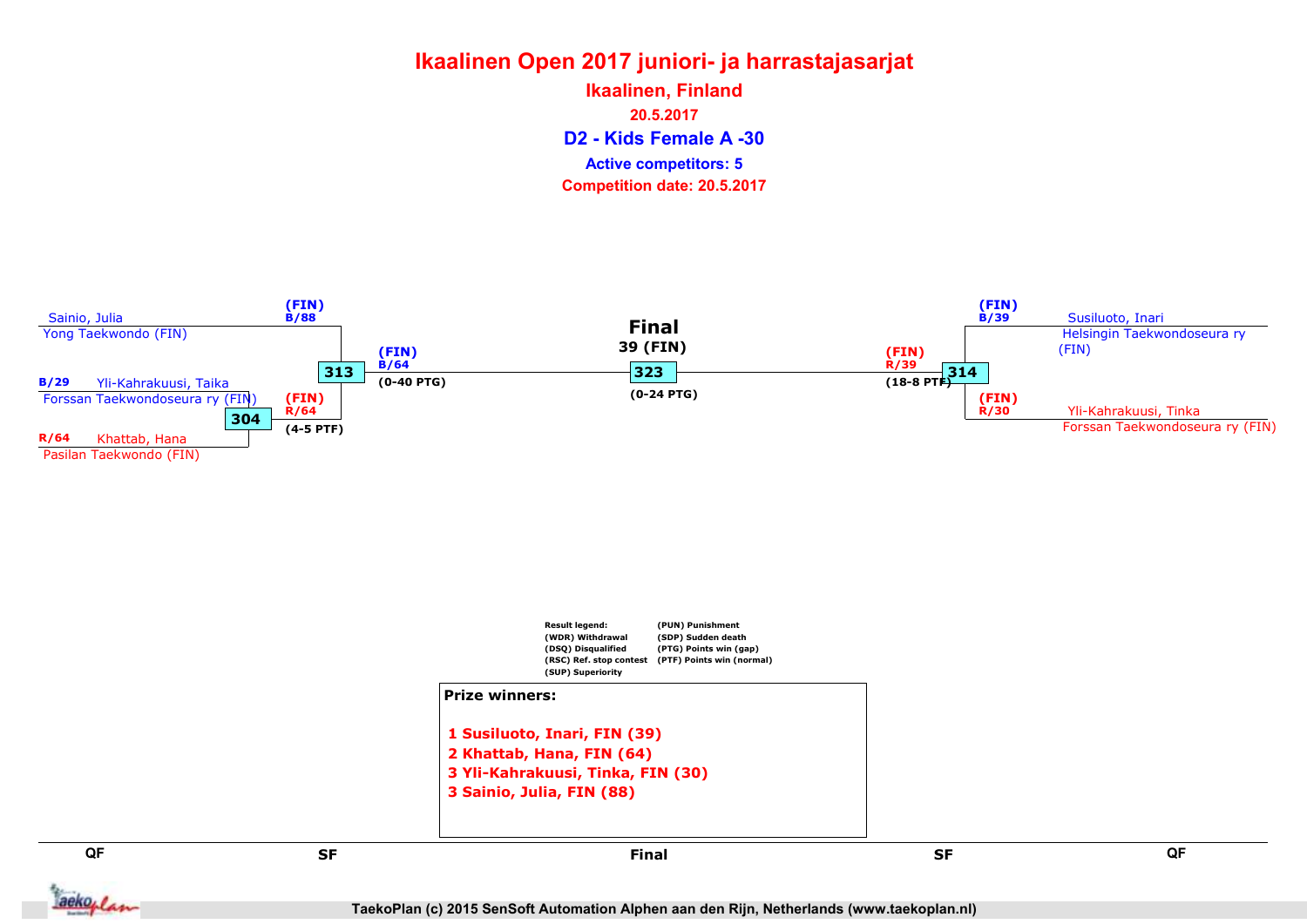# Ikaalinen Open 2017 juniori- ja harrastajasarjat D2 - Kids Female A -35 Ikaalinen, Finland 20.5.2017 Competition date: 20.5.2017 Active competitors: 5





**Jackoplan**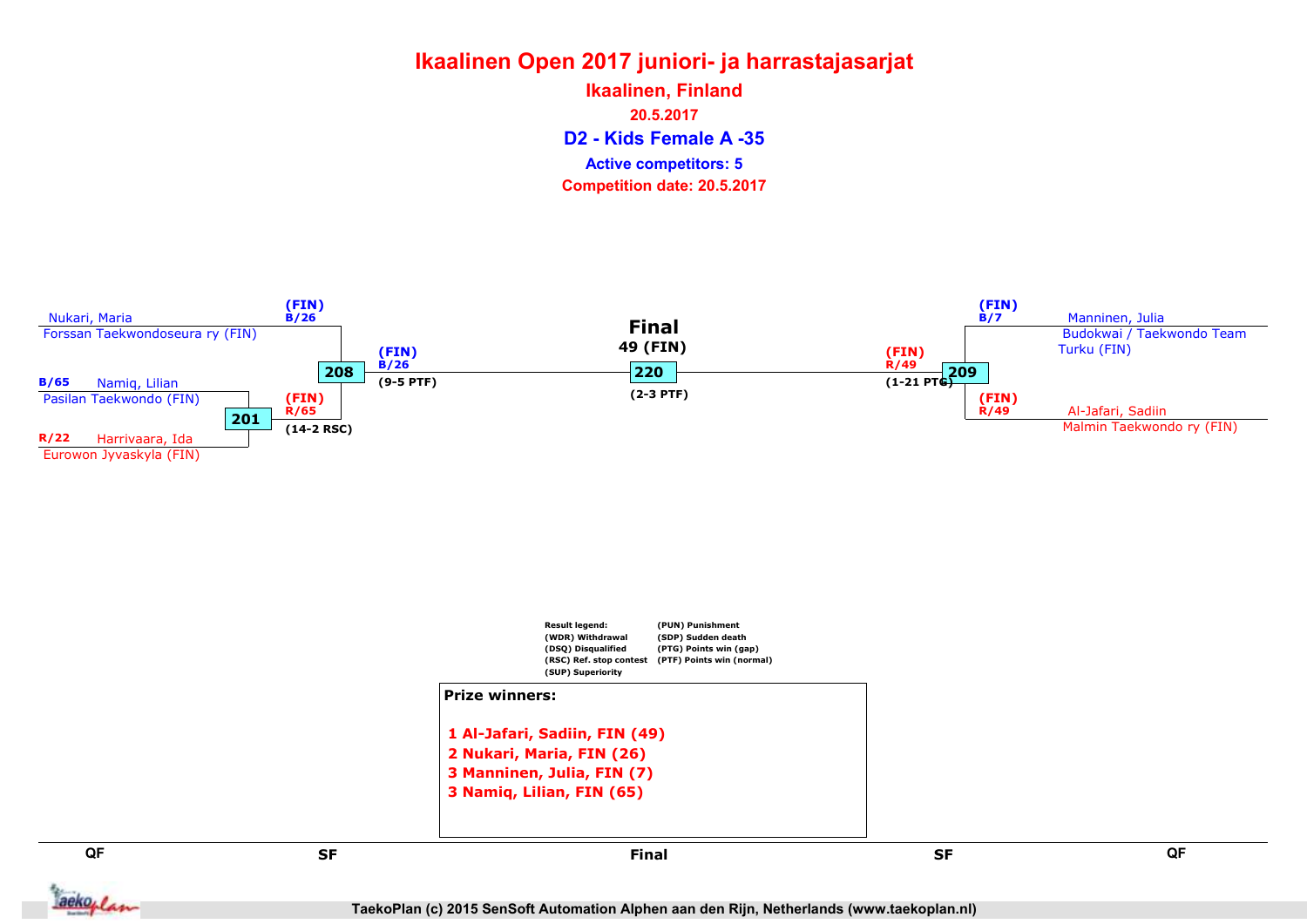#### Ikaalinen Open 2017 juniori- ja harrastajasarjat Ikaalinen, Finland 20.5.2017

D1 - Kids Male A -28 (Fly) Competition date: 20.5.2017 Active competitors: 3







**Jackoplan** 

SF SF Final

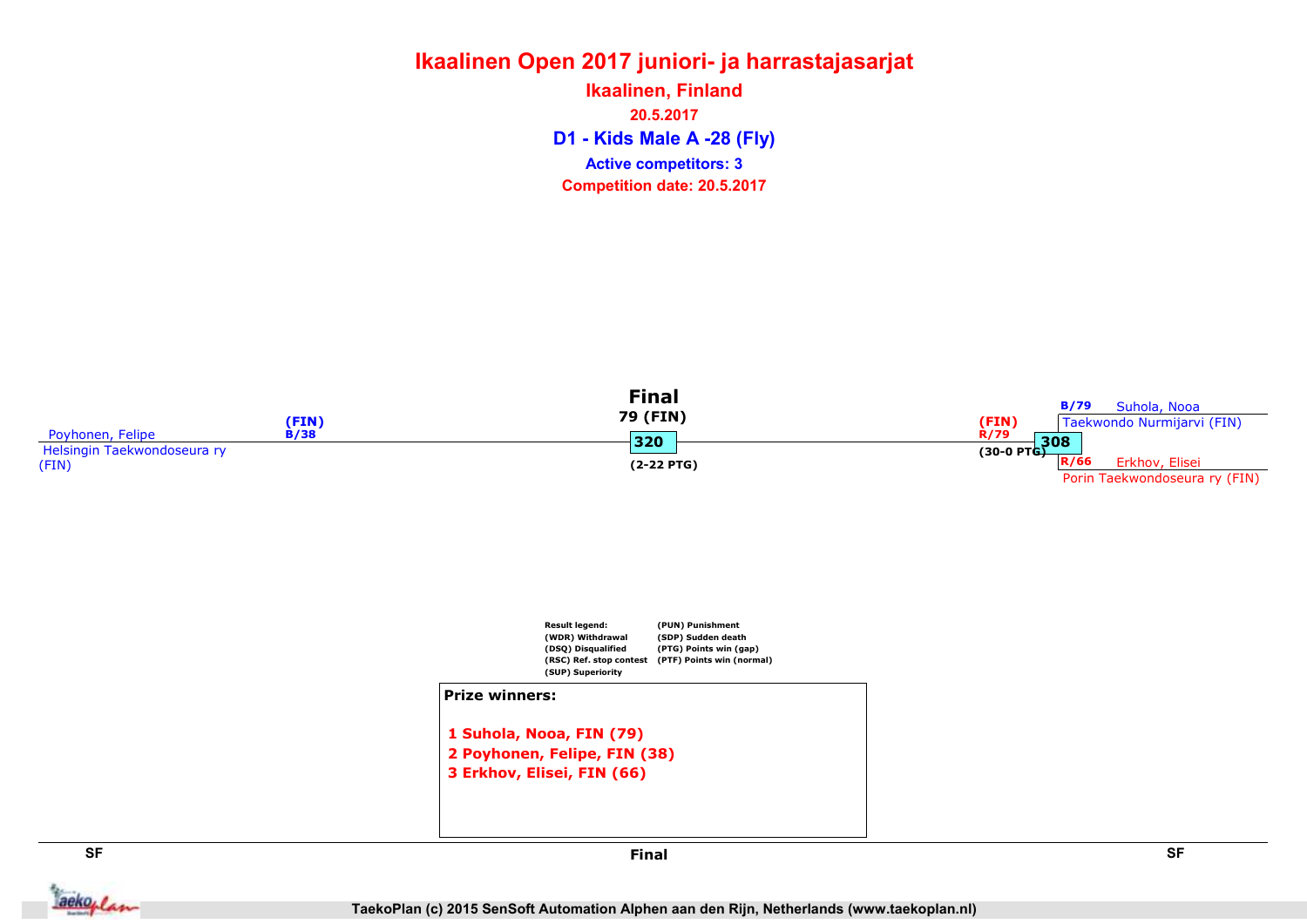#### Ikaalinen Open 2017 juniori- ja harrastajasarjat D1 - Kids Male A -34 (Feather) Ikaalinen, Finland 20.5.2017 Competition date: 20.5.2017 Active competitors: 2





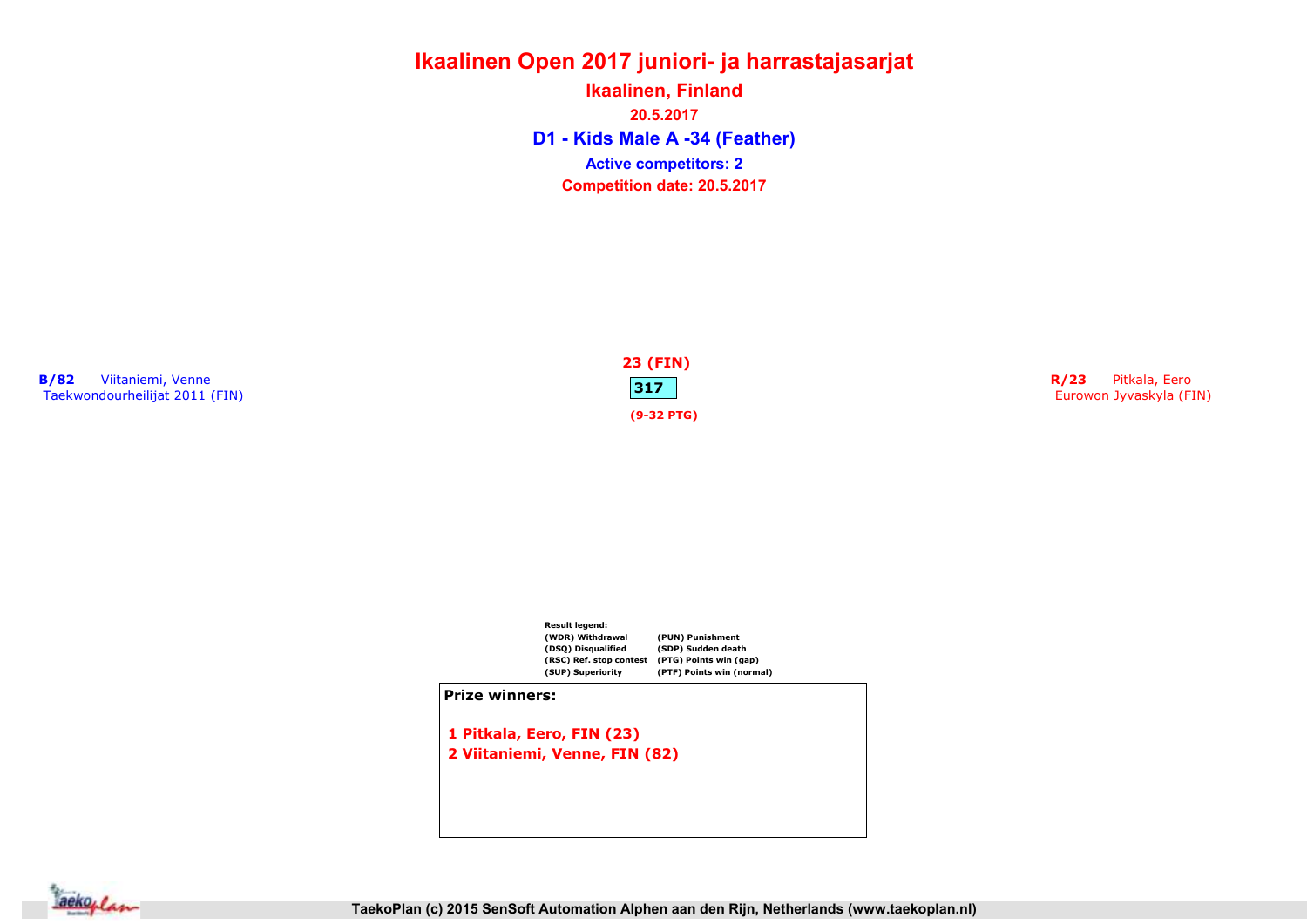#### Ikaalinen Open 2017 juniori- ja harrastajasarjat D1 - Kids Male A -40 (Welter) Ikaalinen, Finland 20.5.2017 Competition date: 20.5.2017 Active competitors: 3





**Jackoplan** 

SF SF Final

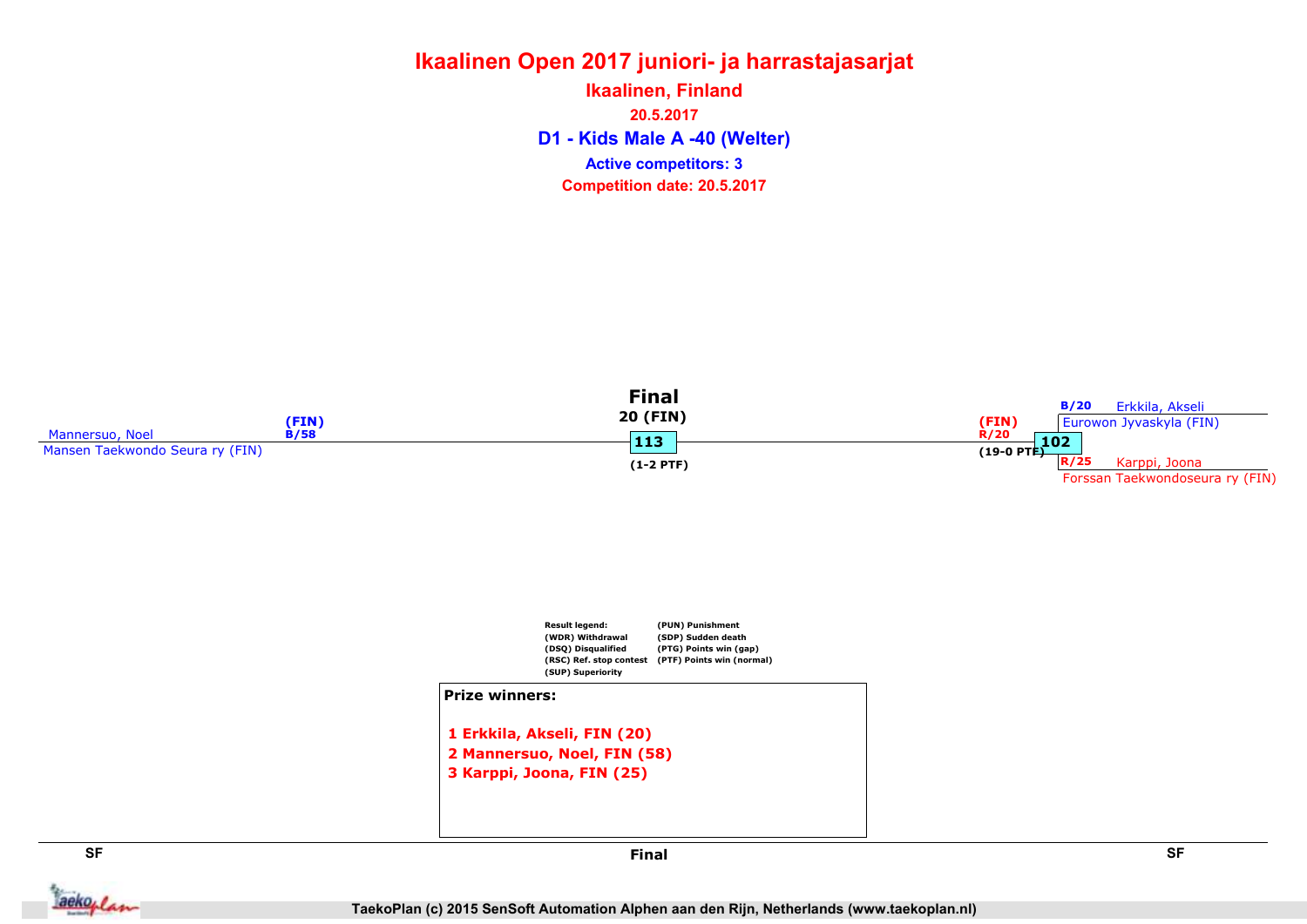#### Ikaalinen Open 2017 juniori- ja harrastajasarjat D1 - Kids Female A -28 (Fly) Ikaalinen, Finland 20.5.2017 Competition date: 20.5.2017 Active competitors: 3







aekoplan

SF SF Final

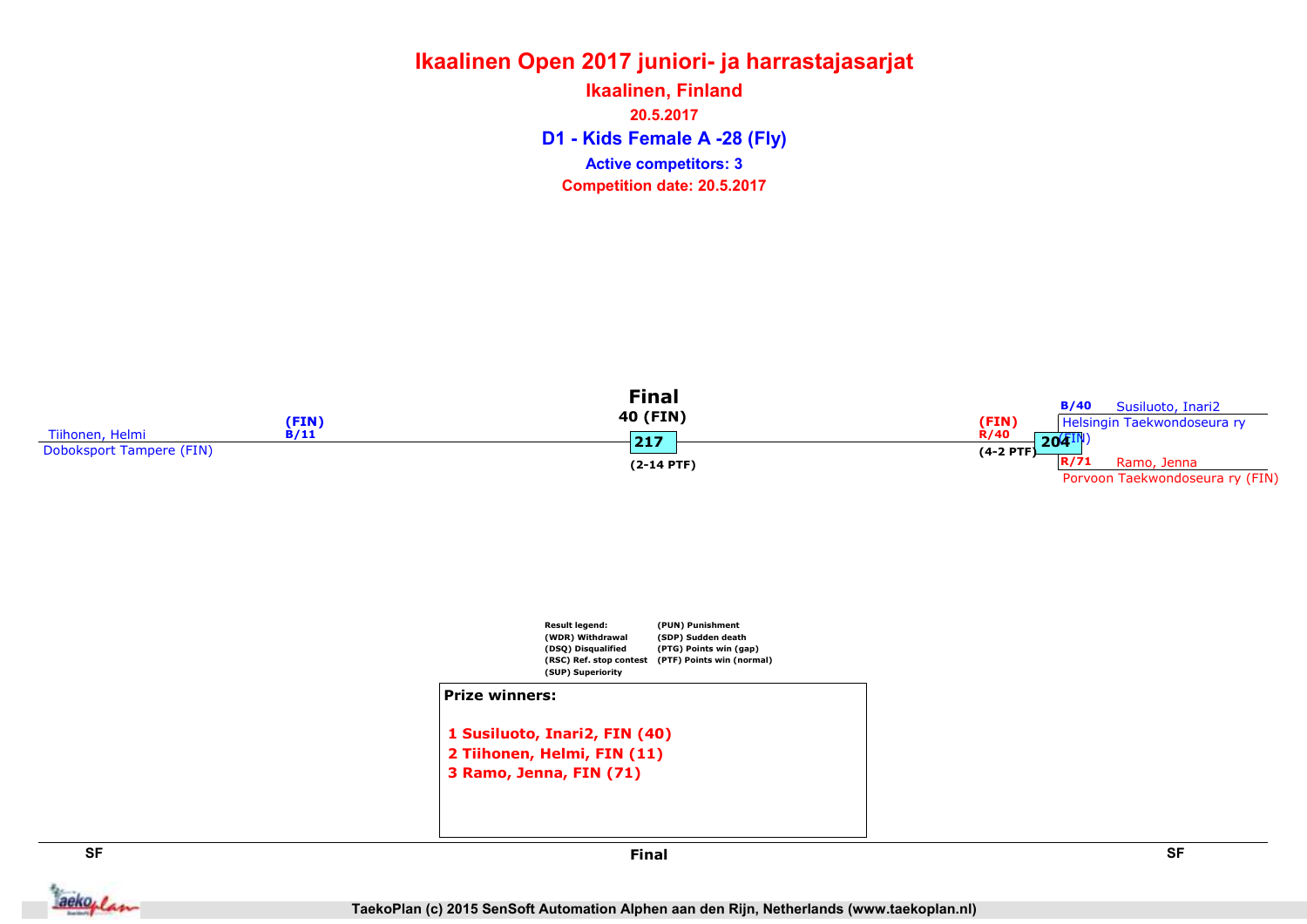#### Ikaalinen Open 2017 juniori- ja harrastajasarjat C2 - Kids Male A -50 (Bantam) Ikaalinen, Finland 20.5.2017 Competition date: 20.5.2017 Active competitors: 4

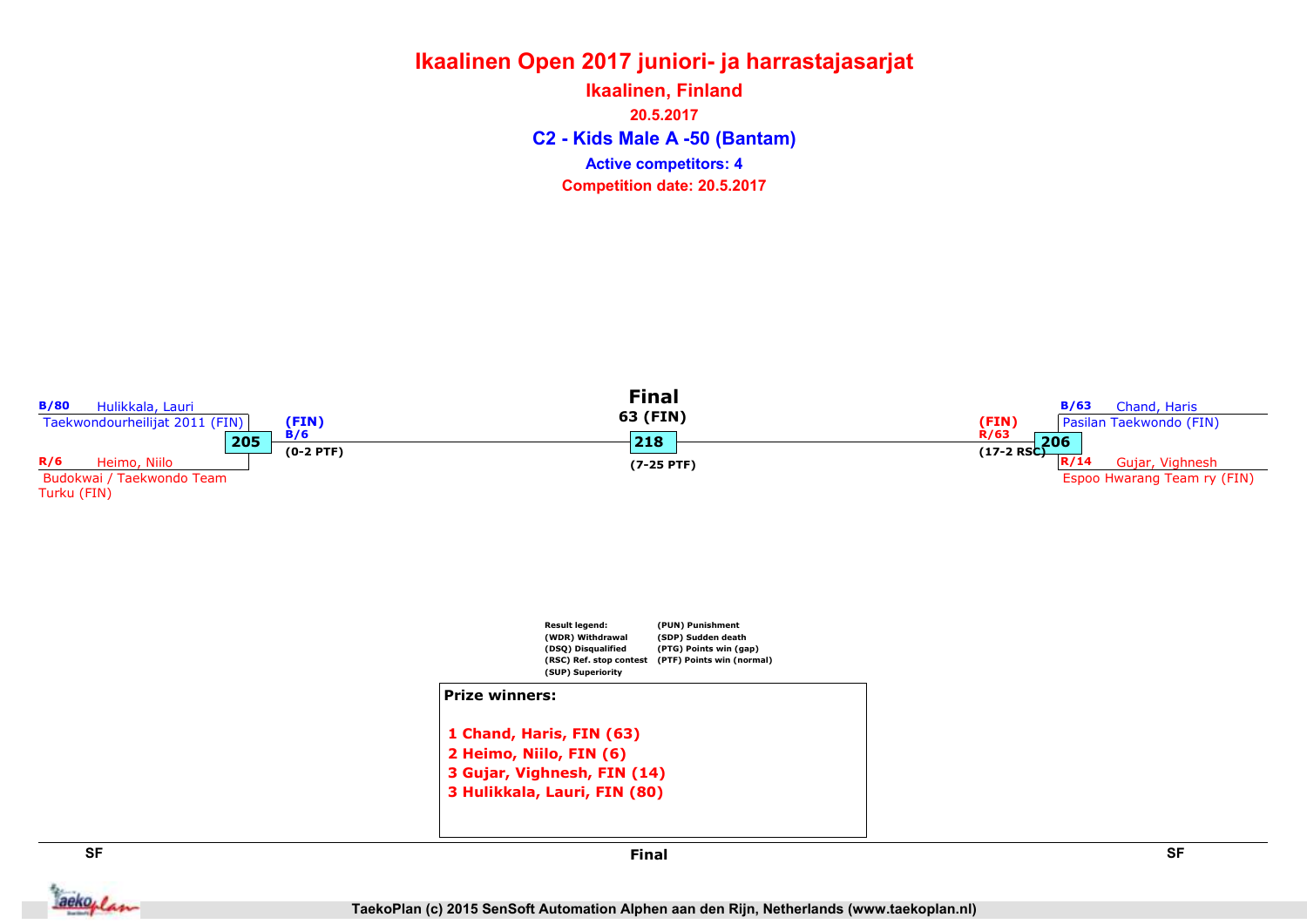## Ikaalinen Open 2017 juniori- ja harrastajasarjat C2 - Kids Male A -56 (Feather) Ikaalinen, Finland 20.5.2017 Competition date: 20.5.2017 Active competitors: 2





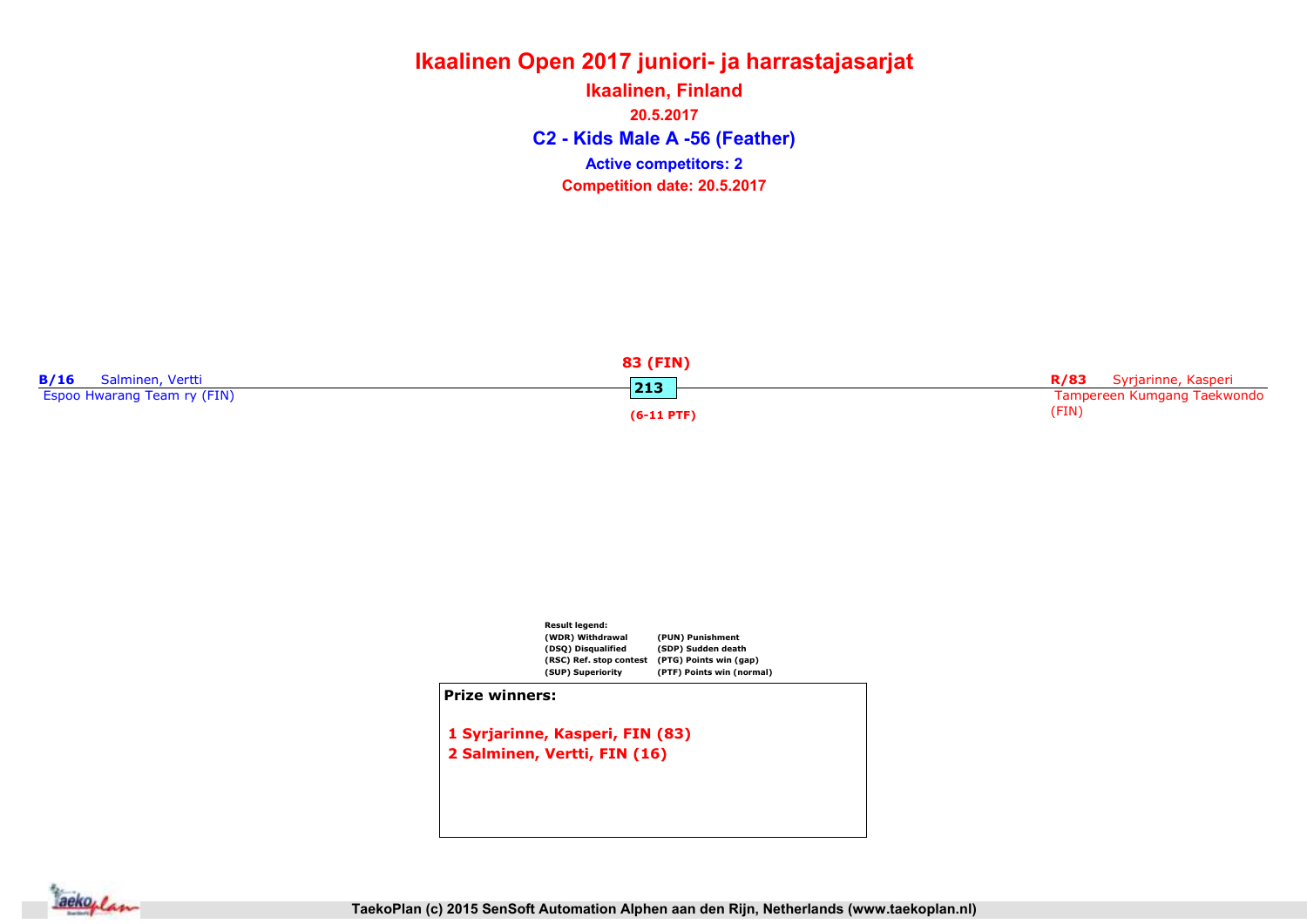#### Ikaalinen Open 2017 juniori- ja harrastajasarjat C2 - Kids Female A -36 (Fin) Ikaalinen, Finland 20.5.2017 Competition date: 20.5.2017 Active competitors: 4

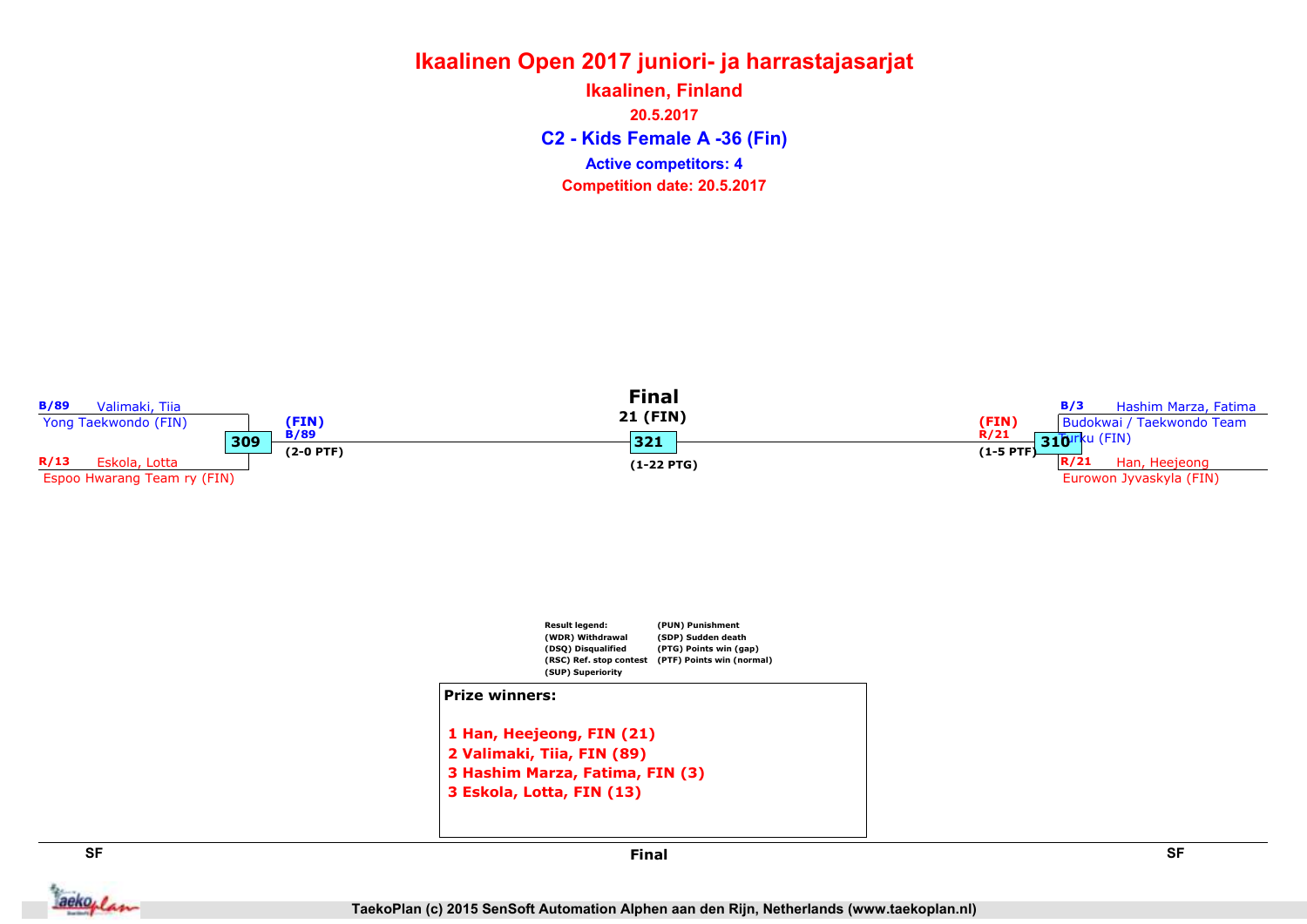# Ikaalinen Open 2017 juniori- ja harrastajasarjat C2 - Kids Female A -48 (Bantam) Ikaalinen, Finland 20.5.2017 Competition date: 20.5.2017 Active competitors: 6





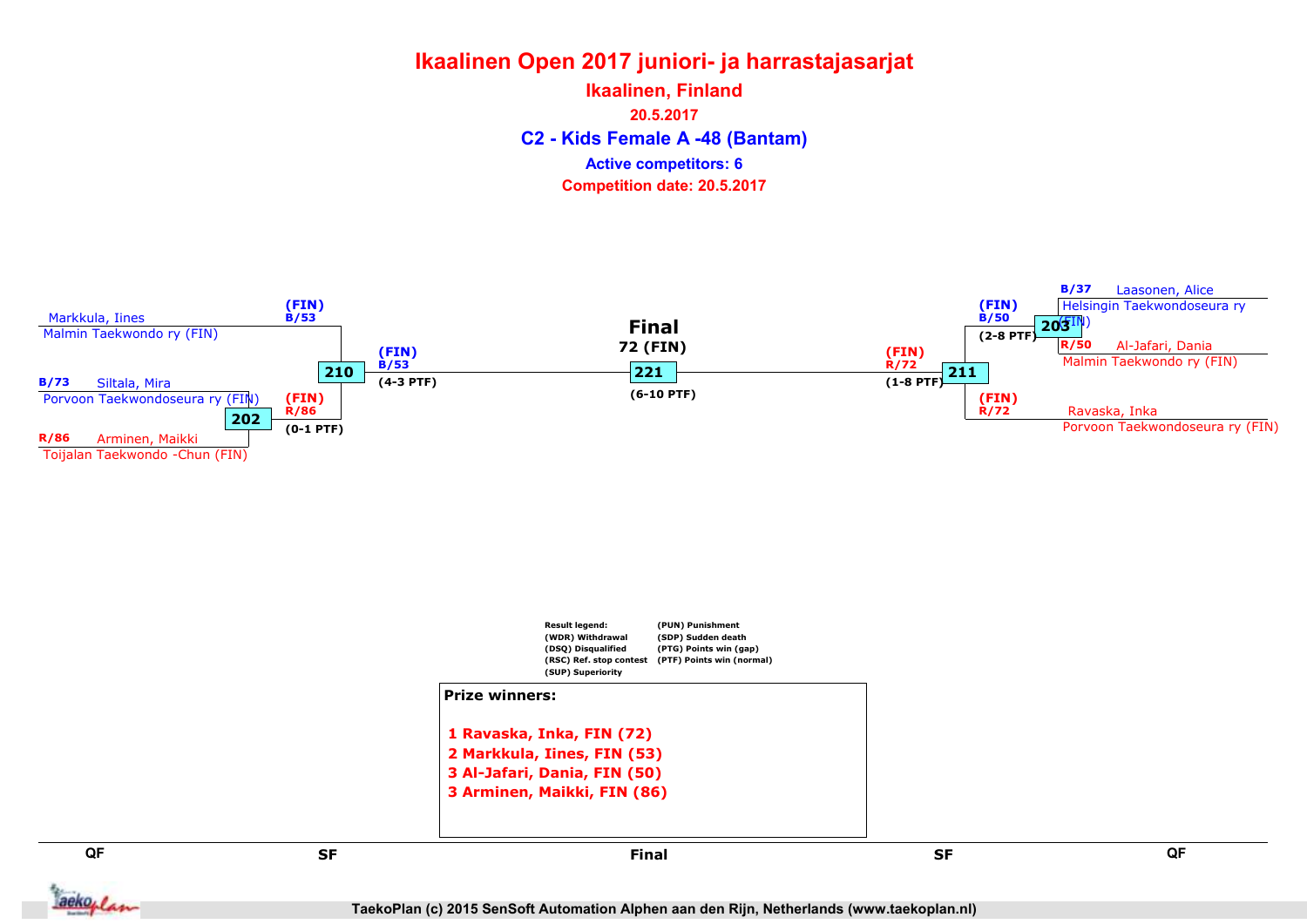#### Ikaalinen Open 2017 juniori- ja harrastajasarjat C2 - Kids Female A -58 (Light) Ikaalinen, Finland 20.5.2017 Competition date: 20.5.2017 Active competitors: 4

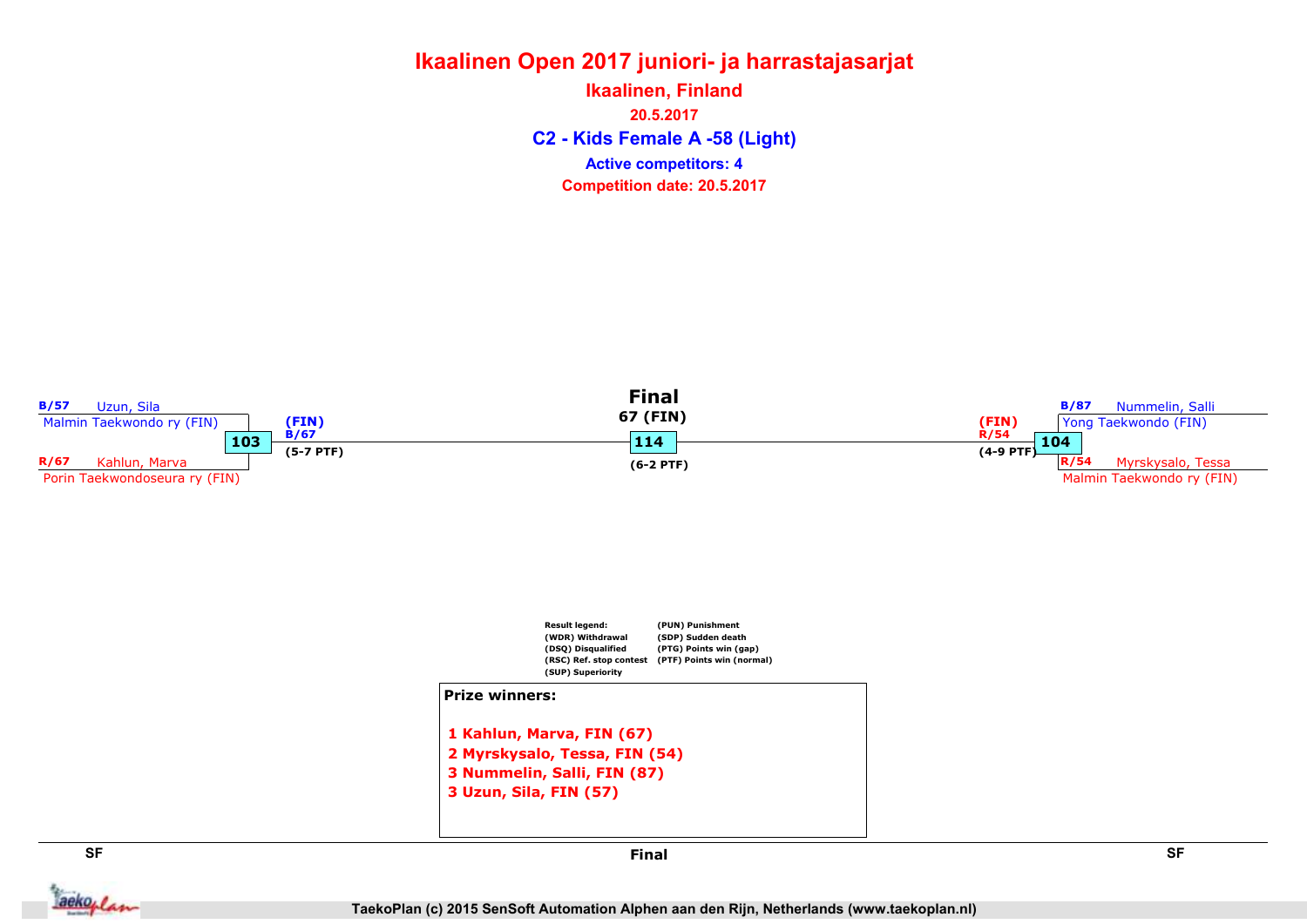## Ikaalinen Open 2017 juniori- ja harrastajasarjat B2 - Juniors Male A -73 Ikaalinen, Finland 20.5.2017 Competition date: 20.5.2017 Active competitors: 4

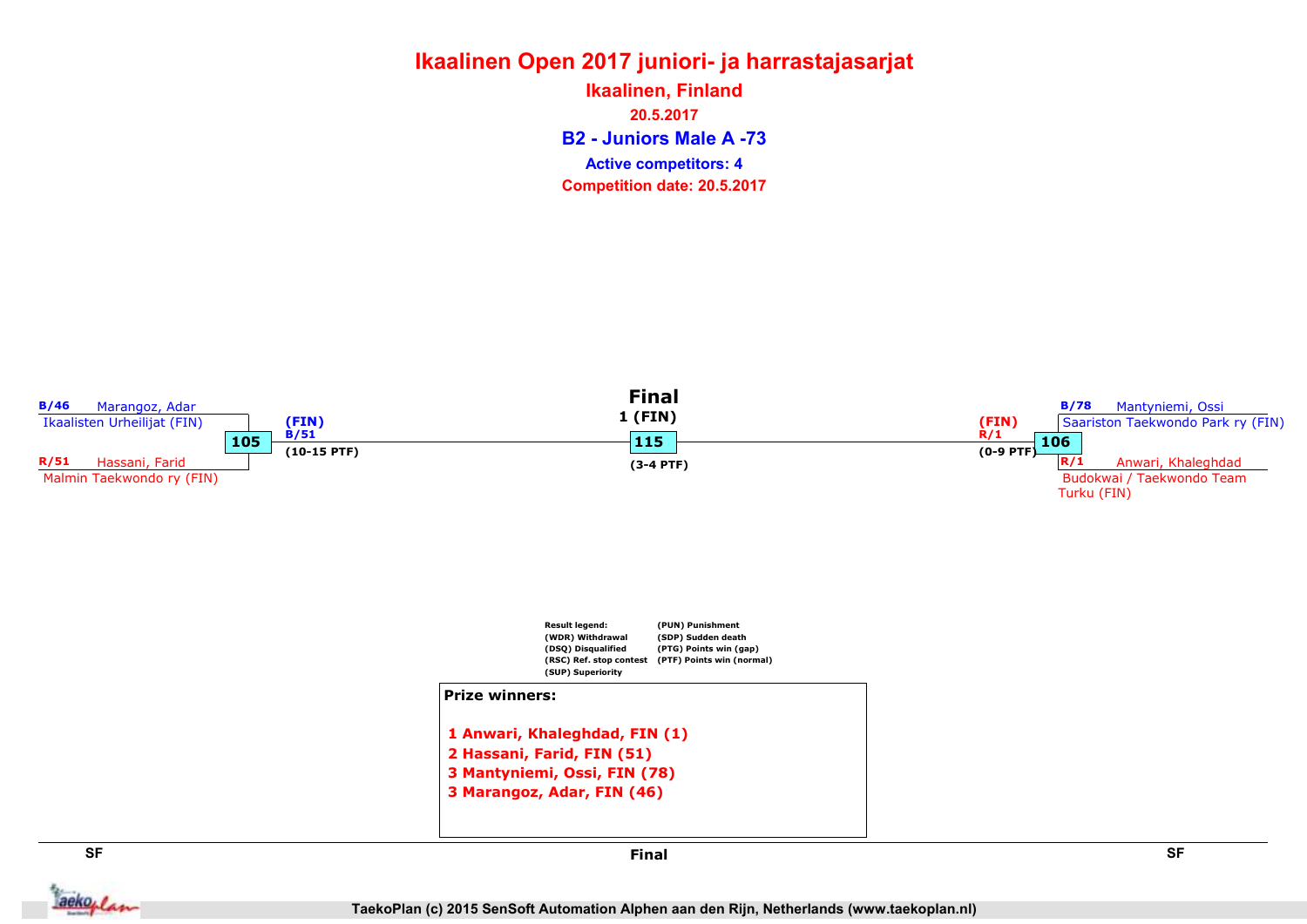#### Ikaalinen Open 2017 juniori- ja harrastajasarjat B2 - Juniors Female A -55 Ikaalinen, Finland 20.5.2017 Competition date: 20.5.2017 Active competitors: 3







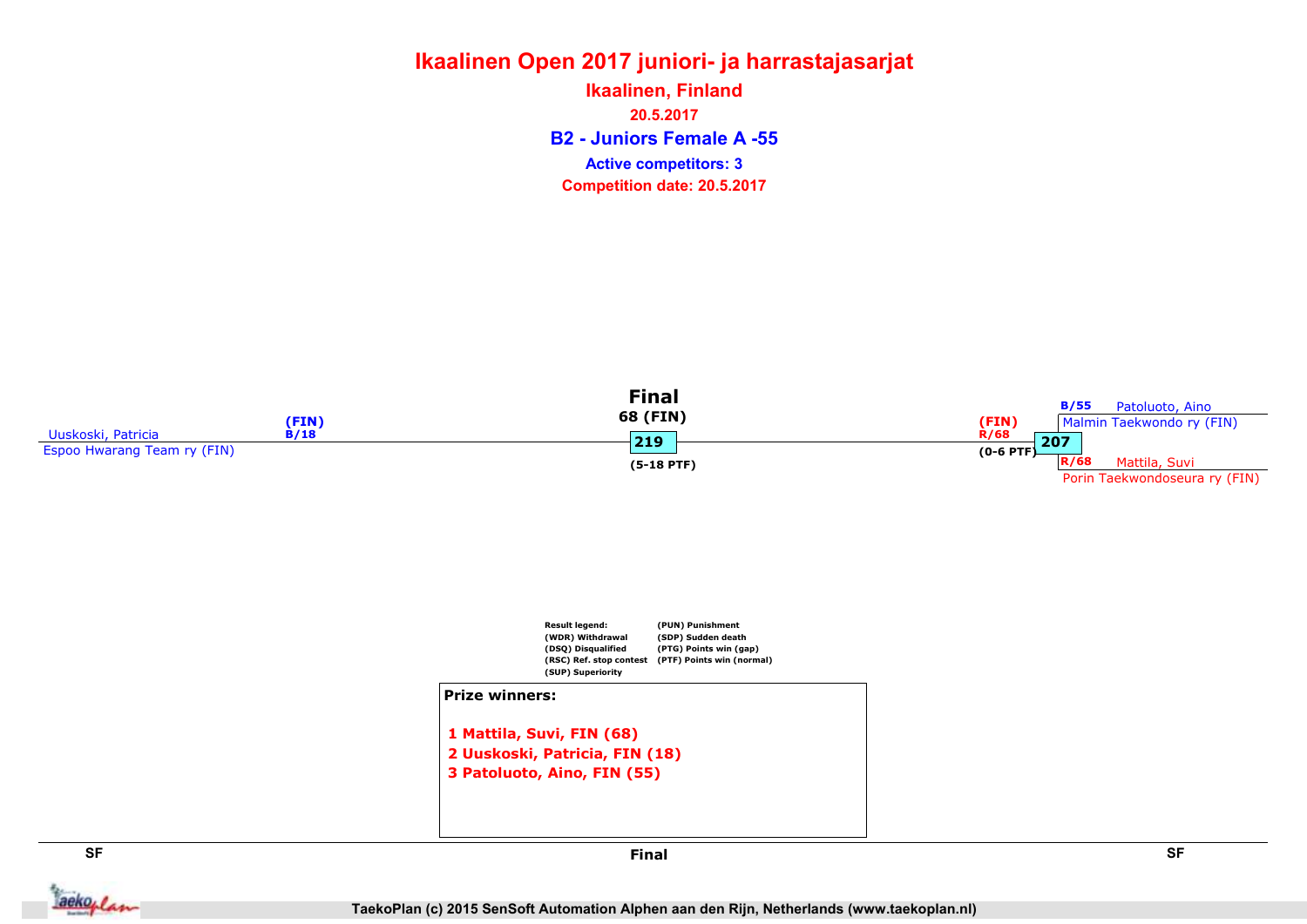#### Ikaalinen Open 2017 juniori- ja harrastajasarjat B2 - Juniors Female A -63 Ikaalinen, Finland 20.5.2017 Competition date: 20.5.2017 Active competitors: 4

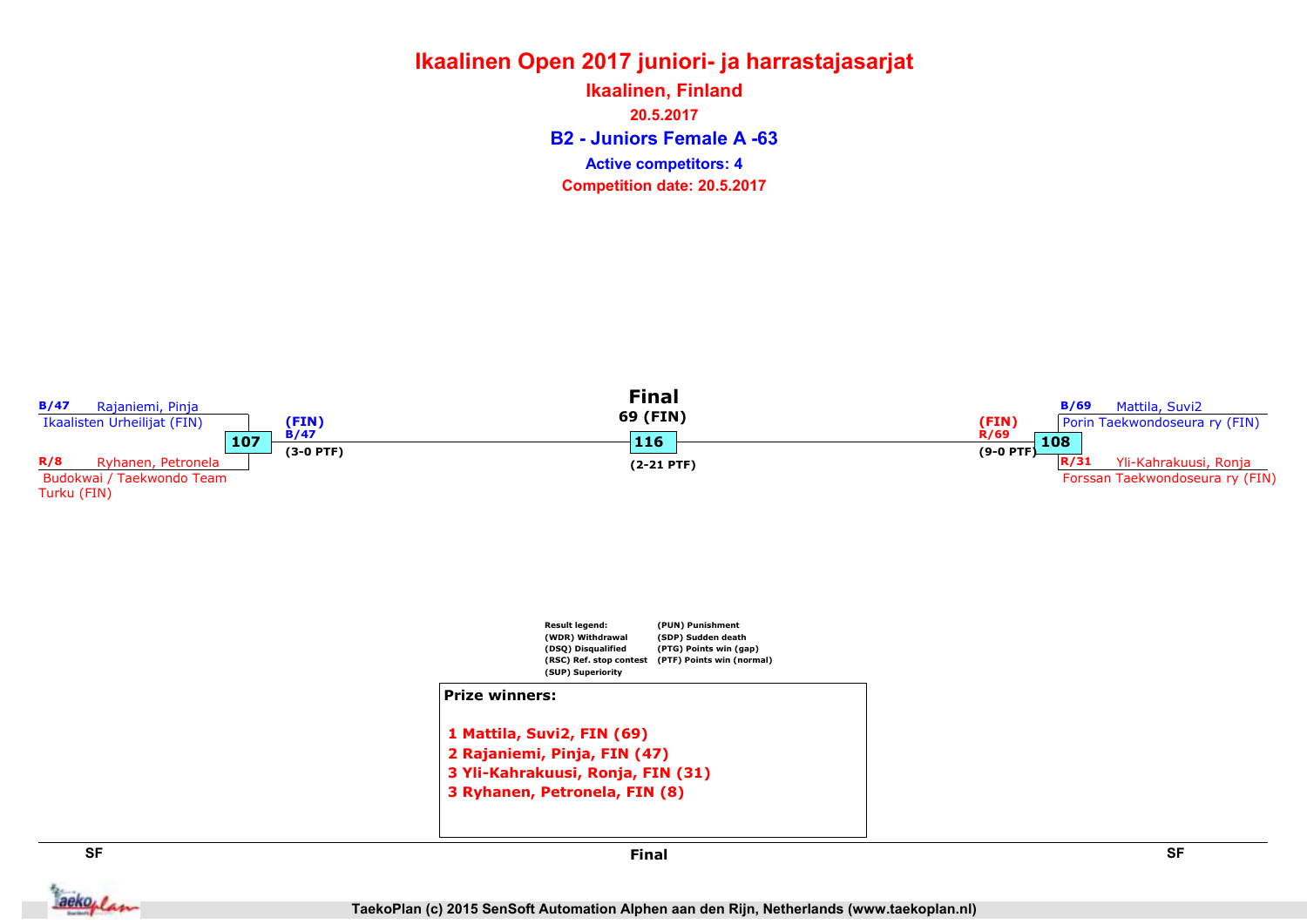# Ikaalinen Open 2017 juniori- ja harrastajasarjat Ikaalinen, Finland

B2 - Juniors Female A +63 20.5.2017 Competition date: 20.5.2017 Active competitors: 2





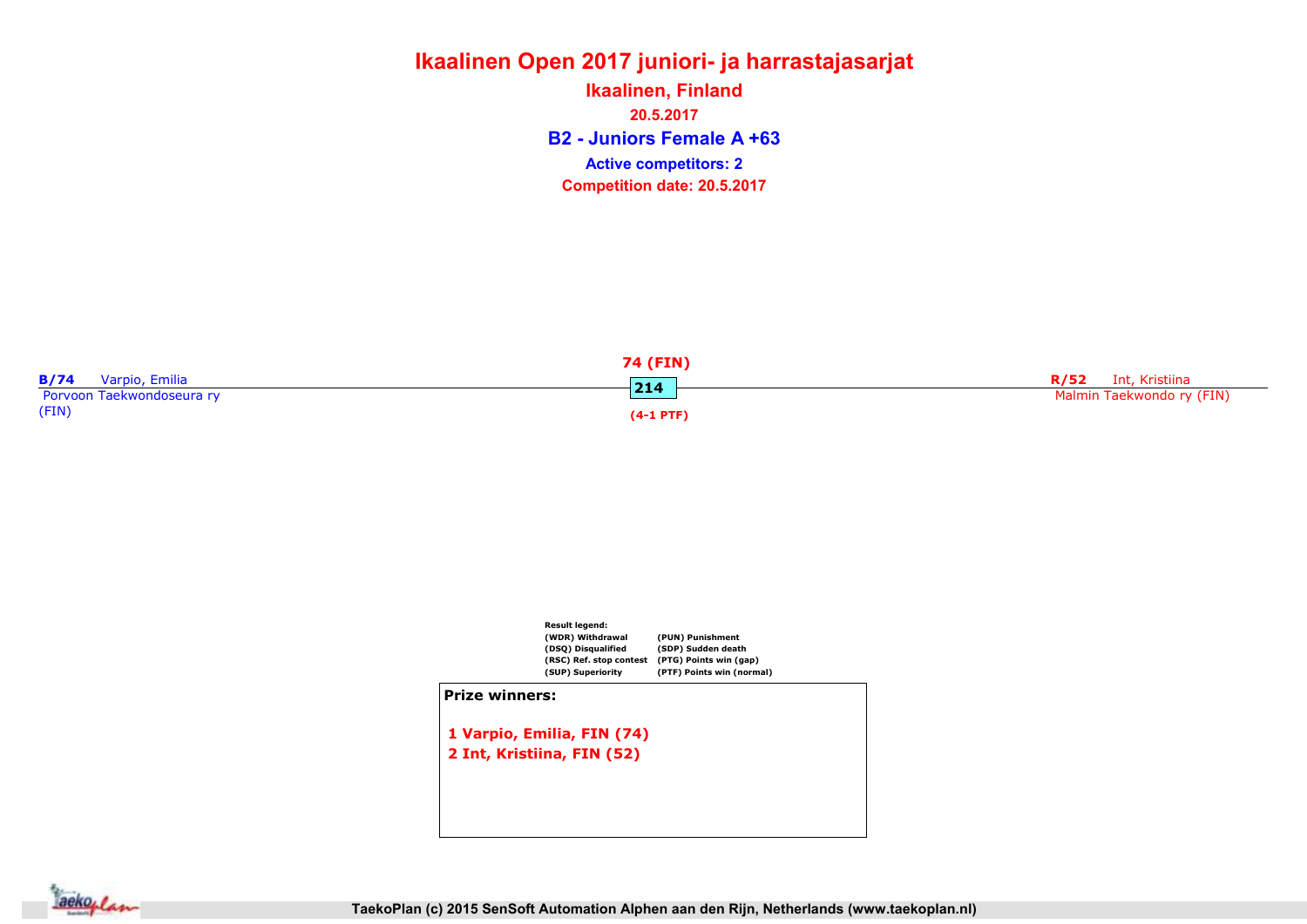# Ikaalinen Open 2017 juniori- ja harrastajasarjat

H - Beginners Male A -68 Ikaalinen, Finland 20.5.2017 Competition date: 20.5.2017 Active competitors: 5



QF QF set and the set of the set of the set of the set of the set of the set of the set of the set of the set of the 1 Karjalainen, Ari, FIN (44) 2 Sharifi, Mustafa, FIN (48) 3 Jafari, Mostafa, FIN (43) 3 Alami, Salim, FIN (42) Final

aekoplan

TaekoPlan (c) 2015 SenSoft Automation Alphen aan den Rijn, Netherlands (www.taekoplan.nl)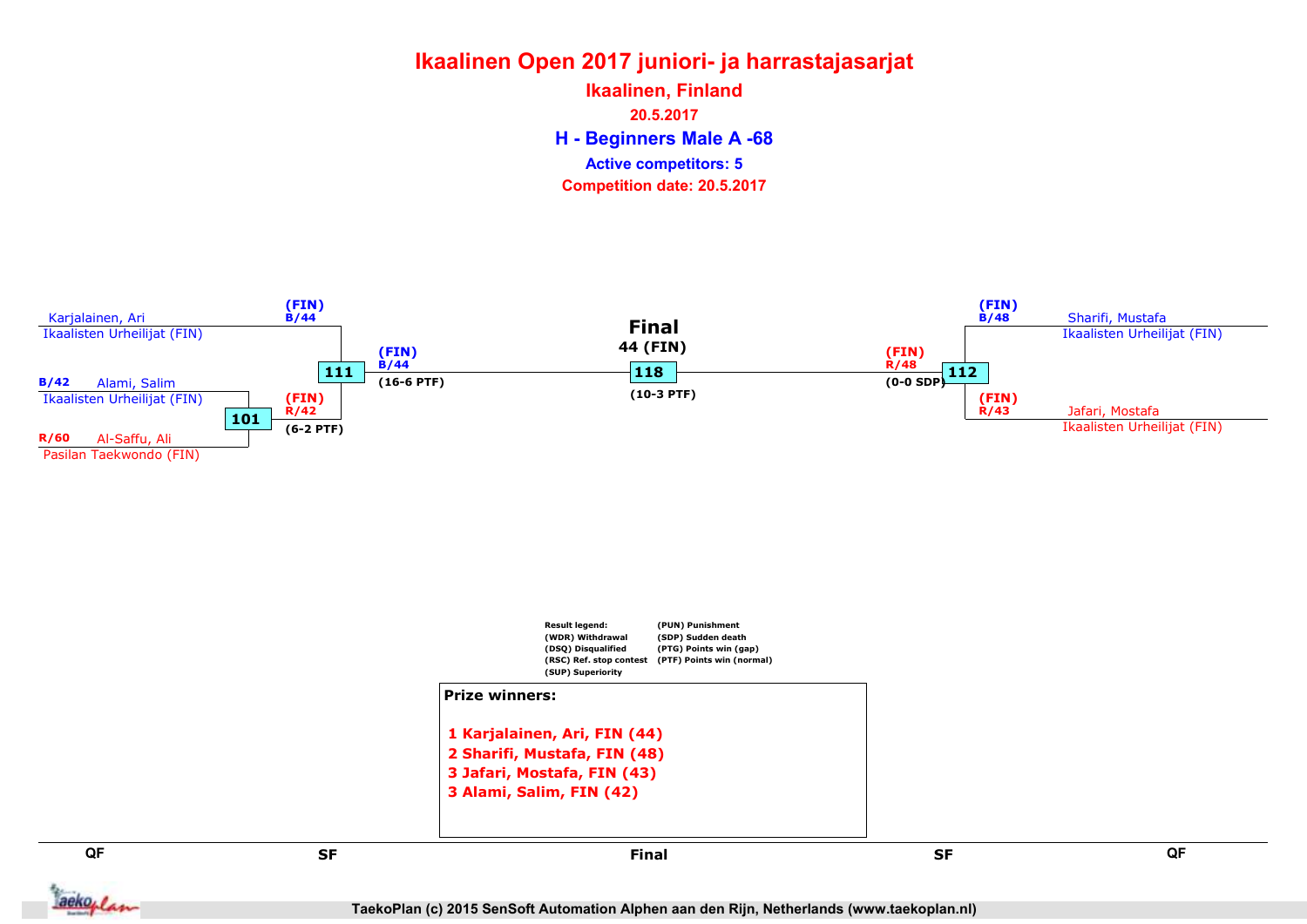# Ikaalinen Open 2017 juniori- ja harrastajasarjat

H - Beginners Male A -80 Ikaalinen, Finland 20.5.2017 Competition date: 20.5.2017 Active competitors: 4



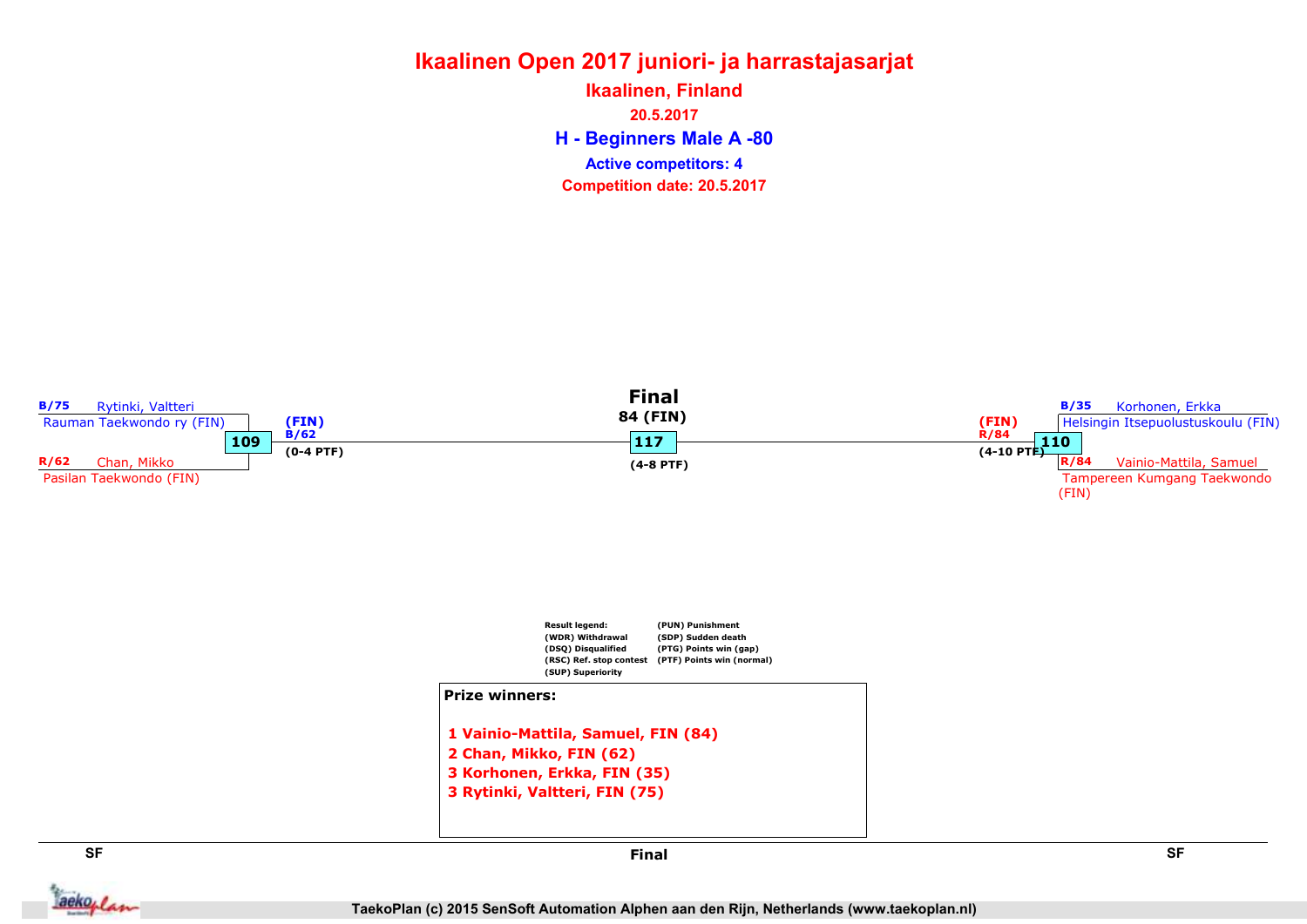# Ikaalinen Open 2017 juniori- ja harrastajasarjat H - Beginners Female A -67 Ikaalinen, Finland 20.5.2017 Competition date: 20.5.2017 Active competitors: 2

| 85 (FIN)                    |              |                                  |  |  |
|-----------------------------|--------------|----------------------------------|--|--|
| B/33<br>Toro, Heli          | 215          | Rouhiainen, Terhi<br><b>R/85</b> |  |  |
| Hausj?rvi Hong Taekwondo ry |              | Tikkurilan Taekwondo Hwang       |  |  |
| (FIN)                       | $(2-10$ PTF) | (FIN)                            |  |  |